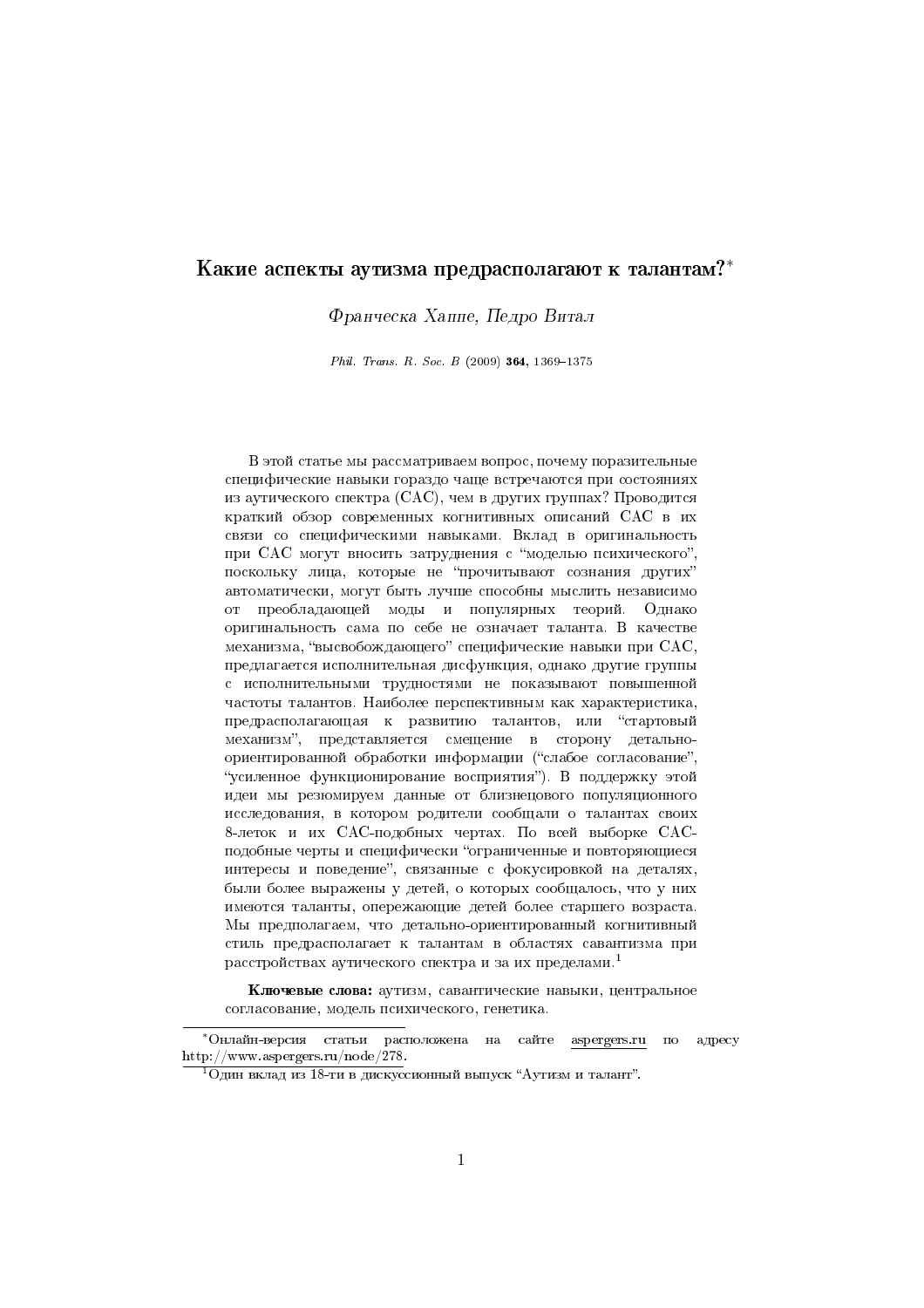#### 1. ВВЕДЕНИЕ

Специфические навыки, такие как молниеносное умножение, выявление простых чисел, календарные расчёты, рисование с идеальной перспективой, абсолютный слух, мгновенное воспроизвеление только что услышанной музыки и исключительная память на факты, гораздо чаще встречаются при состояниях из аутического спектра (САС: аутизм, синдром Аспергера, атипичный аутизм или PDD-NOS), чем у любой другой группы, изученной к настоящему времени (см. Treffert 2009). Хотя надёжные эпидемиологические данные отсутствуют, из оценок по опросам родителей и опекунов (Rimland 1978) предполагается, что приблизительно у одного из 10-ти лиц с САС есть талант, выбивающийся из ряда других их способностей (но см. ещё более высокую оценку у Howlin *et al.* (2009)), по сравнению с возможно 0.6-0.1% среди лиц с другими нарушениями развития или интеллектуальными нарушениями (Hill 1977; Saloviita *et al.* 2000). Причина этой ассоциированности между специфическими способностями и САС остаётся неясной. В этой статье мы даём краткий обзор трёх современных когнитивных описаний САС и обсуждаем их способности объяснить специфические навыки. Затем мы представим некоторые данные нашего собственного исследования большой близнецовой выборки из общей популяции, проведённого с целью изучения связи между САС-подобными чертами и талантом. Начнём мы, однако, с краткого введения, посвящённого единой или, напротив, разбиваемой на составные части природе ядра поведенческих и когнитивных особенностей при САС.

### 2. "РАЗБИВАЕМАЯ НА ЧАСТИ" ТРИАДА?

Аутизм и синдром Аспергера (далее именуемые общим термином "САС") диагностируются на основе качественных нарушений социального взаимодействия и коммуникации в совокупности с ограниченными и повторяющимися поведением и интересами (restricted and repetitive behaviours and interests (RRBI)). Все три аспекта того, что называется "триадой" аутизма (после публикации Wing & Gould (1979) о социальных и коммуникативных нарушениях и нарушениях воображения), должны непременно сопутствовать друг другу для постановки диагноза. Однако в других статьях мы (а также другие исследователи; например. Wing & Wing 1971; Bishop 1989; Goodman 1989; Mandy & Skuse 2008) привели аргументы за то, что три части диагностической триады в действительности отделяемы друг от друга (см. Нарре et al. 2006; Happé & Ronald 2008). Если очень кратко, то по выборкам из общей популяции было выявлено, что индивидуальные различия в социальном взаимодействии, коммуникации и RRBI коррелируют лишь умеренно (Ronald *et al.* 2006a), что можно обнаружить изолированные нарушения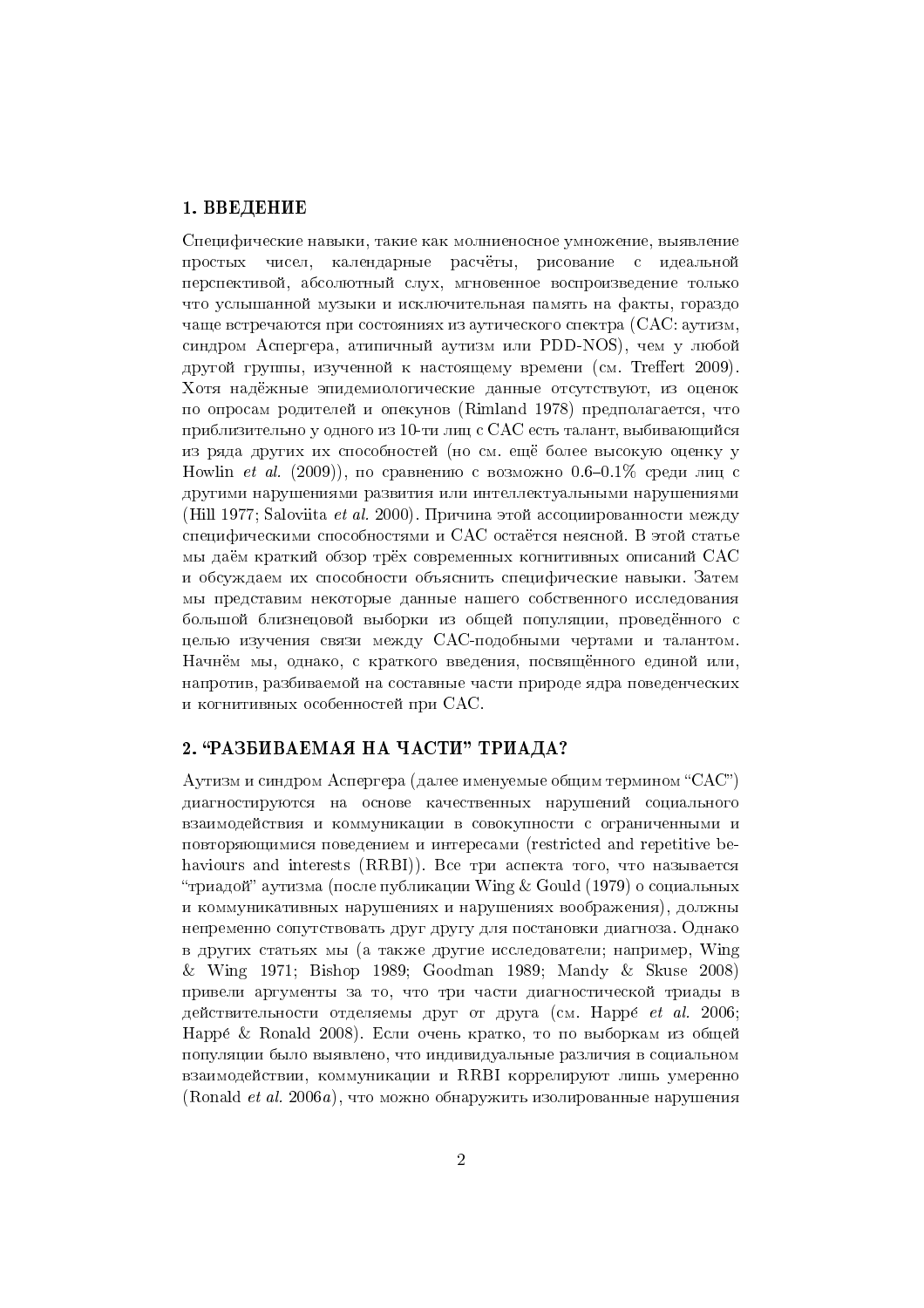лишь в одной (или в двух) части (частях) триады (например, у родственников лиц с САС; Piven et al. 1997; Pickles et al. 2000), и что для различных частей триады, похоже, действуют в значительной степени не перекрывающиеся генетические эффекты (например, Ronald et al.  $2006a,b$ ; противоположную точку зрения см. у Constantino et al. 2004). Хотя мы признаём, что этот взгляд на триаду как на "разбиваемую" всё ещё является рабочей гипотезой, мы принимаем его в качестве отправной точки для данной работы: мы задаёмся вопросом не о том, почему САС связаны с талантами, а о том, какие из (потенциально разъединимых) аспектов САС предрасполагают к таланту.

#### СОВРЕМЕННЫЕ КОГНИТИВНЫЕ  $3<sub>1</sub>$ **ОПИСАНИЯ**  $CAC:$ "СТАРТОВЫЙ МЕХАНИЗМ" ТАЛАНТА?

#### (а) Слепота сознания

К настоящему времени достигнуто хорошее согласие в том, что сердцевина САС - трудности в распознавании и представлении психических состояний (Frith 2003), отражённые в аномалиях в функционировании мозга (например, Нарре́ *et al.* 1996). Хотя существует ряд альтернативных описаний природы первичных социальных дефицитов (например, снижение замечаемости социальных стимулов; Klin et al. 2003), тот факт, что большинству людей с САС трудно ставить себя на чужое место или "читать сознание", успешно объясняет большую часть картины и нарушенного, и незатронутого социально-коммуникативного поведения при САС, а также вдохновляет практическую работу по ранней диагностике и вмешательству (обзор CM. y Baron-Cohen  $et$  al. 2000).

Может ли нарушение распознавания психических состояний помочь объяснить связь между САС и талантом? По-видимому, стоит рассмотреть три возможности. Во-первых, можно высказать предположение, что у людей с САС высвобождены как умственные, так и временные ресурсы, которые у так называемых "нейротипиков" используются для отслеживания и запоминания социального содержания<sup>1</sup>, и что это может способствовать развитию талантов. Илея кортикального "перепосвящения" была предложена Waterhouse (1988). Так. Grelotti et al. (2005) сообщил о случае мальчика с САС. который не активировал веретенообразную извилину в качестве реакции на лица, но сделал это в ответ на персонажей мультфильма "Digimon", в котором был экспертом. Если бы перераспределение нейронных и когнитивных ресурсов с обработки социальной информации на нечто другое (относящееся к савантическим навыкам) объясняло связь между САС и талантом, мы могли бы предсказать обратную корреляцию между социальными интересами и савантическими талантами при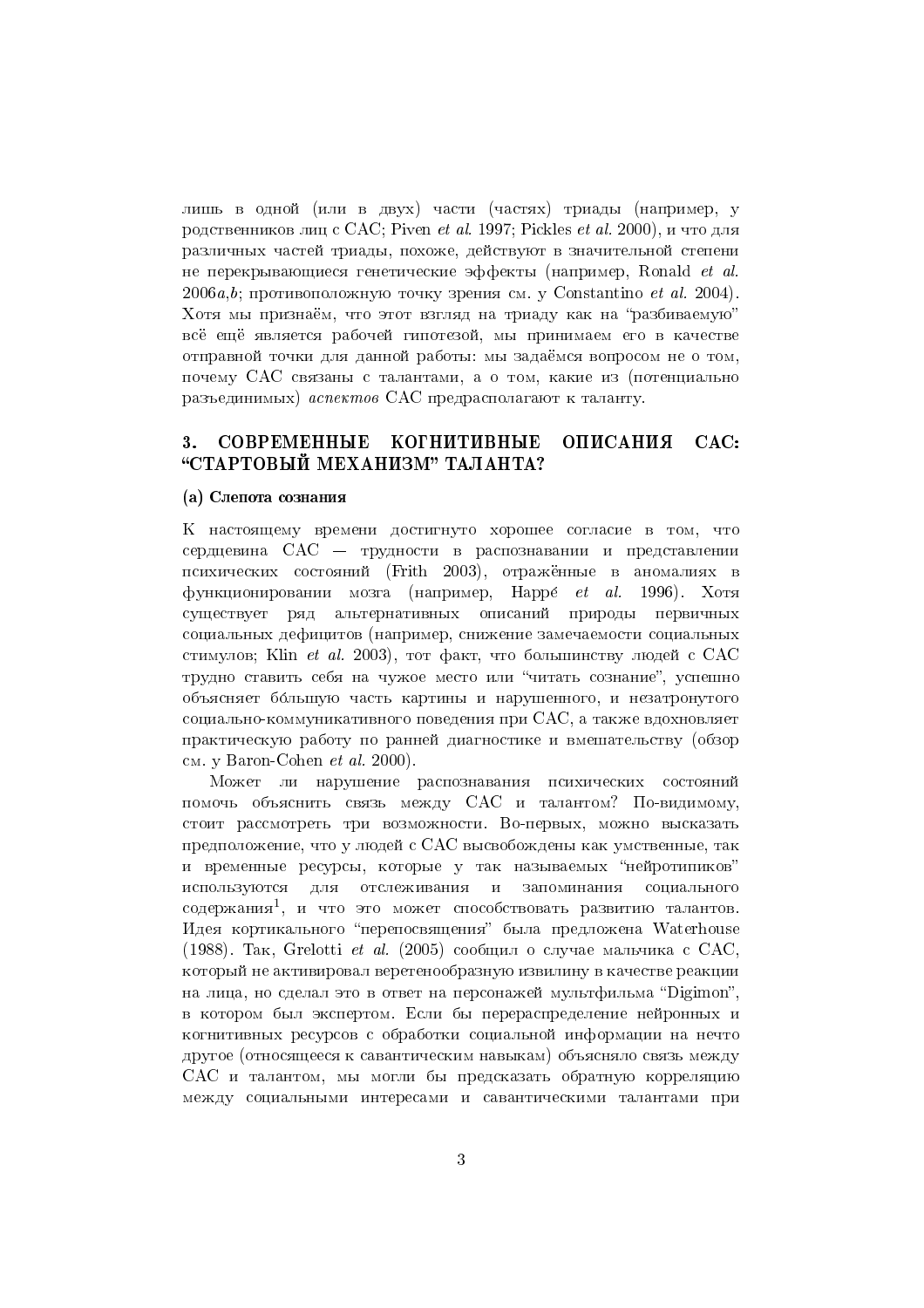САС, и, возможно, у населения в целом. Но несмотря на стереотип эксцентричного гения или художника, не понимающего тех, кто его/её окружает, на сегодняшний день в поддержку этой идеи имеется мало свидетельств, и никто не считает её указанием на причину (см., однако, рассмотрение систематизации и эмпатии у Baron-Cohen (2002)). Конечно, тем, кто обладает исключительными талантами, возможно, булет сложнее найти похожих на них сверстников, чтобы завязать близкую дружбу, или они могут быть вынуждены тратить время на занятия, что ограничивает часы общения.

Во-вторых, трудности с отслеживанием психических состояний других могут вносить вклад в оригинальность, выражающуюся в развитии талантов. Следует отметить, что типично развивающиеся (ТР) дети теряют проявления оригинальности, например в их искусстве, изза перенятия стереотипных форм у сверстников (вспомните, например, о рисовании лучей у Солнца или птицах, изображаемых в виде "галочек"). Безусловно, непременное и автоматическое распознавание психических состояний других и желание рассматриваться другими как часть группы надевают шоры на большинство ТР молодёжи. Люди с САС, с другой стороны, могут не обращать внимания на то, что думают другие, что считается модным, или какой образ мыслей считается правильным, или как другие воспринимают их самих или их работу. Таким образом, у людей с САС, пожалуй, больше возможностей, чем у ТР людей, думать по-своему независимо от того, что думают другие. Это содействует оригинальности в смысле уникальности мировоззрения. Тем не менее, оригинальность этого сорта не гарантирует талант - идея может быть просто экстравагантной, не имея превосходства над традиционным образом мыслей. Так, и Каннер, и Аспергер подчёркивали необычность идей юных людей в своих первых описаниях  $CAC$  — некоторые из них были интересными и, возможно, проницательными, некоторые — причудливыми и неадекватными. Каннер описывает, например, Дональда: "Когда его попросили вычесть 4 из 10, он ответил: 'Я нарисую шестиугольник'" (Kanner 1943, стр. 222). Другой из первых случаев Каннера, Альфред, описан следующим образом: "Однажды он остановился и спросил, крайне озадачено, почему на листах истории болезни напечатано Больница Джона Хопкинса': 'Зачем им нужно сообщать об этом? Это являлось для него реальной проблемой громадного значения, призывающей к множеству размышлений и дискуссий. Поскольку истории болезней хранятся в больнице, почему необходимо название на каждом листе, ведь пишущий на них знает, где он пишет?" (Kanner 1943, стр. 235).

В-третьих, с развитием таланта может соотноситься слепота к своему собственному сознанию. Предположение о том, что трудности с представлением психических состояний при САС также влияют на способность к рефлексии по поводу собственных внутренних состояний.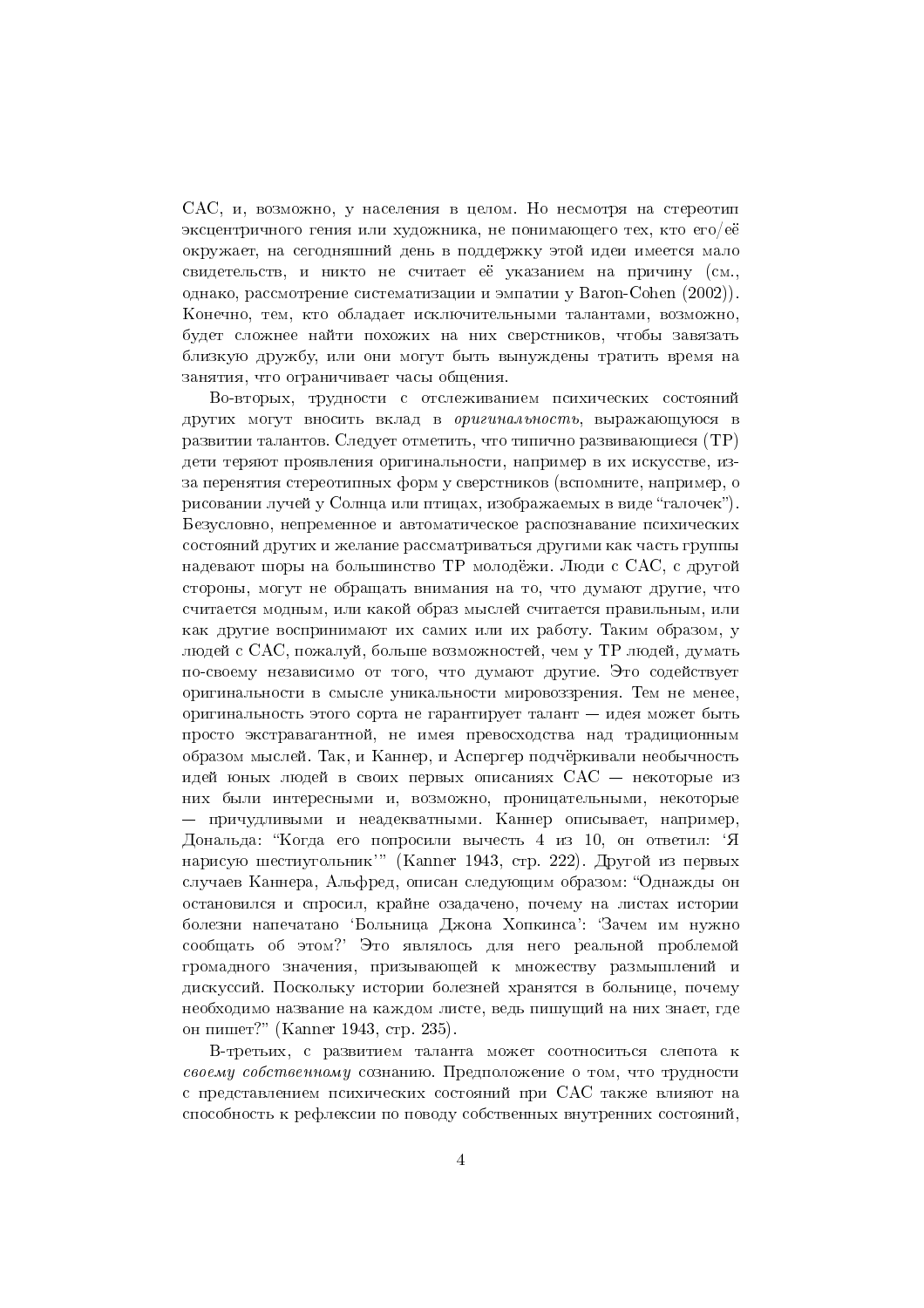уже высказывалось ранее (Frith & Happé 1999; Happé 2003; Williams & Нарре в печати). Если люди с аутизмом каким-либо образом меньше осознают себя, это может давать им преимущества в тех навыках, которые наилучшим образом приобретаются через неявное изучение. Вот ни к чему не обязывающий пример: говорят, что лучший способ оказаться в невыгодном положении по сравнению с противниками по гольфу — спросить их, как в точности они лостигают их илеальных взмахов. Некоторые задачи, такие как выявление закономерностей в искусственной грамматике, лучше постигаются через неявное обучение и нарушаются попытками явной идентификации правил (например, Reber 1976; Fletcher et al. 2005). Интересно, что уровень неявного обучения (в отличие от явного обучения) не связан с IQ и не затронут в группах с нарушениями интеллекта (обзор см. у Underwood (1996)). Также, повидимому, с трудностями "чтения собственного сознания" соотносится понятие "захваченности течением" (Csíkszentmihályi 1990) — которое, хотя и не являясь научным, описывает известное состояние пониженного самосознания и изменённого чувства времени в периоды интенсивной увлечённости задачей или процессом. Если хотя бы у некоторых людей с САС осведомлённость о собственных внутренних состояниях снижена. для них может быть легче войти в состояние захваченности течением - которое, как считается, внутренне подкрепляется и вознаграждается (Csíkszentmihályi & Lefevre 1989), и это может быть особенно верно для людей с САС (у которых распространены тревога и депрессия; Kim et  $al. 2000$ ).

Слепота сознания, таким образом, может вносить вклад в оригинальность мировоззрения и форсировать развитие навыков, однако мы полагаем, что маловероятно, чтобы она действовала как стартовый механизм таланта.

#### (б) Исполнительная дисфункция

Общий термин "исполнительные функции" охватывает некоторые области контроля сверху-вниз, которые разительно нарушены при САС. Люди с САС демонстрируют трудности с планированием наперёд, переходом от старых шаблонов и генерацией новых реакций для приспособления к новым требованиям на стандартных тестах (см. обзор у Ніll  $(2004a,b)$ ), а в повседневной жизни эти трудности значительно ограничивают адаптацию и независимость даже у очень умных. Опять же, популярный стереотип как будто предполагает связь между специфическим талантом и недостатком здравого смысла блестящий профессор, который не может управиться с повседневными хозяйственными нуждами. Является ли исполнительным дисфункция фактором, предрасполагающим к таланту?

Снайдер предположил, что сниженное функционирование лобных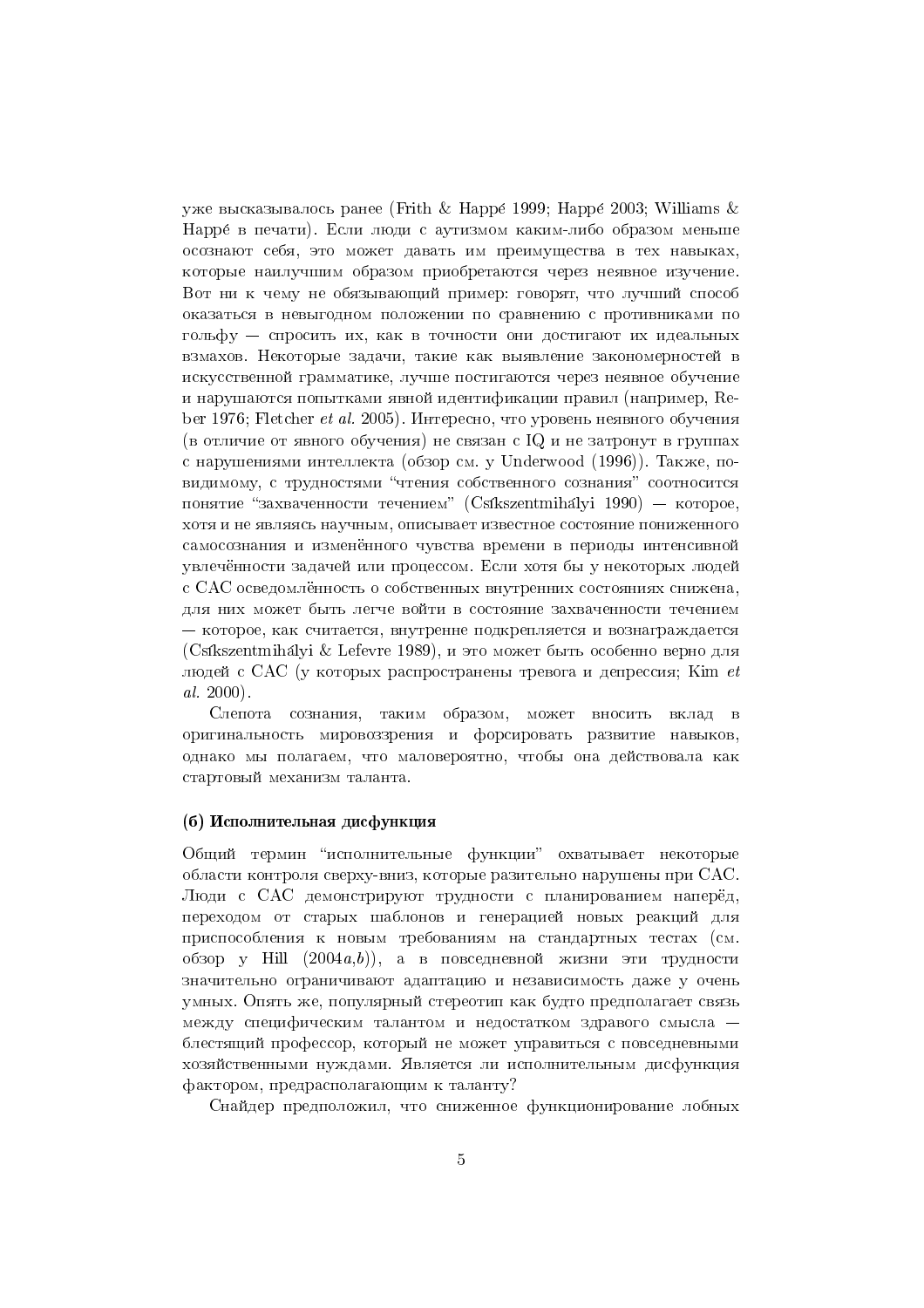долей может высвобождать специфические навыки - завораживающее и смелое предложение, рассмотренное в другой статье данного выпуска (Snyder 2009, см. также Snyder et al. 2003, 2006). Согласно этому описанию, исполнительная дисфункция при САС парадоксальным образом облегчает развитие савантических навыков. Исполнительная дисфункция, однако, возникает у многих других клинических групп (например, при синдроме дефицита внимания и гиперактивности: Репnington & Ozonoff 1996), не характеризуясь повышенной частотой специфических навыков. Хороших данных по связи между работой исполнительных функций и талантом не хватает. Снижение когнитивной гибкости является исполнительной дисфункцией, пожалуй, наиболее последовательно связанной с САС (Liss *et al.* 2001), и может рассматриваться как соотносящееся с навязчивыми занятиями узкими интересами. Тем не менее, некоторые авторы предполагают, что некоторые исполнительные навыки, такие как рабочая память, может быть улучшенными в группе савантов по сравнению с несавантическими группами с САС (Bölte & Poustka 2004; но см. Неауеу 1997). В исследованиях небольших групп, проведённых к настоящему времени, выявляется, что, например, генеративность намного лучше в сферах таланта (например, к рисованию), чем в других сферах (например, свободного владения речью) или у людей с САС, савантами не являющихся (Ryder 2003). Однако для установления причинноследственной роли индивидуальных различий в исполнительных функциях при развитии талантов булут нужны исслелования больших групп и процесса развития.

#### (в) Детально-ориентированный когнитивный стиль

В отличие от описаний аутизма при помощи исполнительной дисфункции и модели психического, предположение, что САС отчасти характеризуются другим когнитивным стилем, с самого начала было направлено на объяснение островков способностей, типичных при этих состояниях (Frith 1989, 2003). Центральное согласование говорит о склонности ТР людей обрабатывать поступающую информацию в смысловом контексте, сохраняя сущность и форму гештальта ценой деталей и информации об отдельных чертах. Люди с САС, как предполагается в теории, вместо этого имеют восприятие с уклоном в детали и информацию об отдельных чертах и менее склонны становиться жертвами контекстуальных эффектов и влияния гештальта. Среди наиболее ранних демонстраций так называемого слабого согласования были превосходящие способности у групп с САС на тестах кубиков Коса и замаскированных фигур по сравнению с соответствующими по хронологическому возрасту/IQ контрольными группами (обзор см. у Нарре́ & Frith (2006)). Связь между вниманием к деталям и хорошо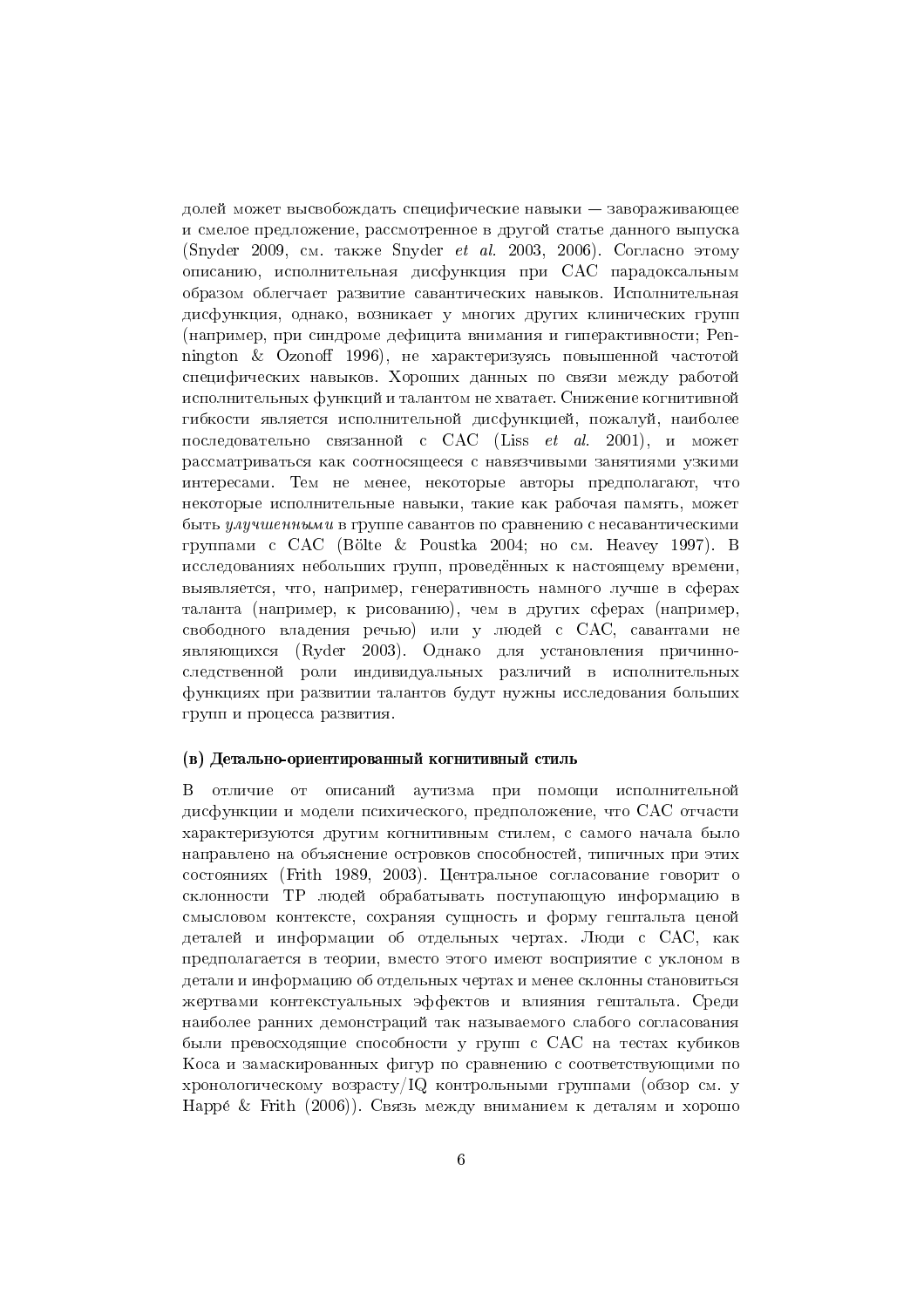развитыми талантами в таких областях, как математика, музыка и изобразительное искусство предлагается в описаниях САС в связи со слабостью центрального согласования (например, Нарре́ 1999), "усиленным функционированием восприятия" (Mottron et al. 2006) и систематизацией (Baron-Cohen, 2002). Поскольку последние описания изящно дискутируются в другом месте данного выпуска, в дальнейшем булет обсуждаться описание на основе слабого согласования (хотя во многих предсказаниях эти описания с их согласием насчёт превосходной локальной обработки могут не различаться).

Как может склонность обрабатывать информацию скорее об отдельных чертах, чем о конфигурации, предопределять развитие специфических талантов? Предполагается, что внимание к деталям и склонность к запоминанию, базирующемуся на отдельных экземплярах, а не на выделении прототипа, является стартовым механизмом для таланта в савантических областях. Возьмём, к примеру, музыкальный талант; музыкальные саванты всегда предстают обладающими абсолютным слухом, который является серьёзным преимуществом в музыкальной памяти и исполнении (по крайней мере, в некоторых аспектах). Было высказано мнение, что абсолютный слух легко приобретается маленькими детьми в первые три или четыре года жизни потому, что на этой стадии музыка воспринимается с большим вниманием к правильным нотам и с меньшим - к связям между нотами, т.е. к мелодии (Takeuchi & Hulse 1993). Люди с САС, независимо от возраста, демонстрируют лучшее выполнение тестов на слух, и, по-видимому, абсолютный слух при САС встречается чаще, чем в сопоставимых группах (обзор см. у Heaton (2009)). Аргумент состоит в том, что склонность к детально-ориентированному восприятию, которая при САС длится всю жизнь, упрощает для лиц с САС создание представлений на основе слуховых меток, которые стабильны и долгосрочны.

В области изобразительного искусства способность к вниманию к деталям, к разбиению гештальта на части, как предполагается, полезна для достижения реалистически выглядящего рисования. Трюк, используемый при обучении ТР учеников точному рисованию, состоит в копировании картин, перевёрнутых вверх ногами: инверсия непропорционально нарушает конфигурационное восприятие. Pring *et al.* (1995) сообщают, что навыки на тесте кубиков Коса, которые могут быть результатами способности видеть части в рисунке, выдавались у детей с художественными способностями и у детей с аутизмом. Что касается календарных вычислений, Хивей в свою очередь было предположено, что стартовой точкой может быть открытие малых закономерностей день-дата (Heavey *et al.* 1999).

Связь между уклоном в локальное восприятие/превосходным локальным восприятием и пониженным глобальным восприятием в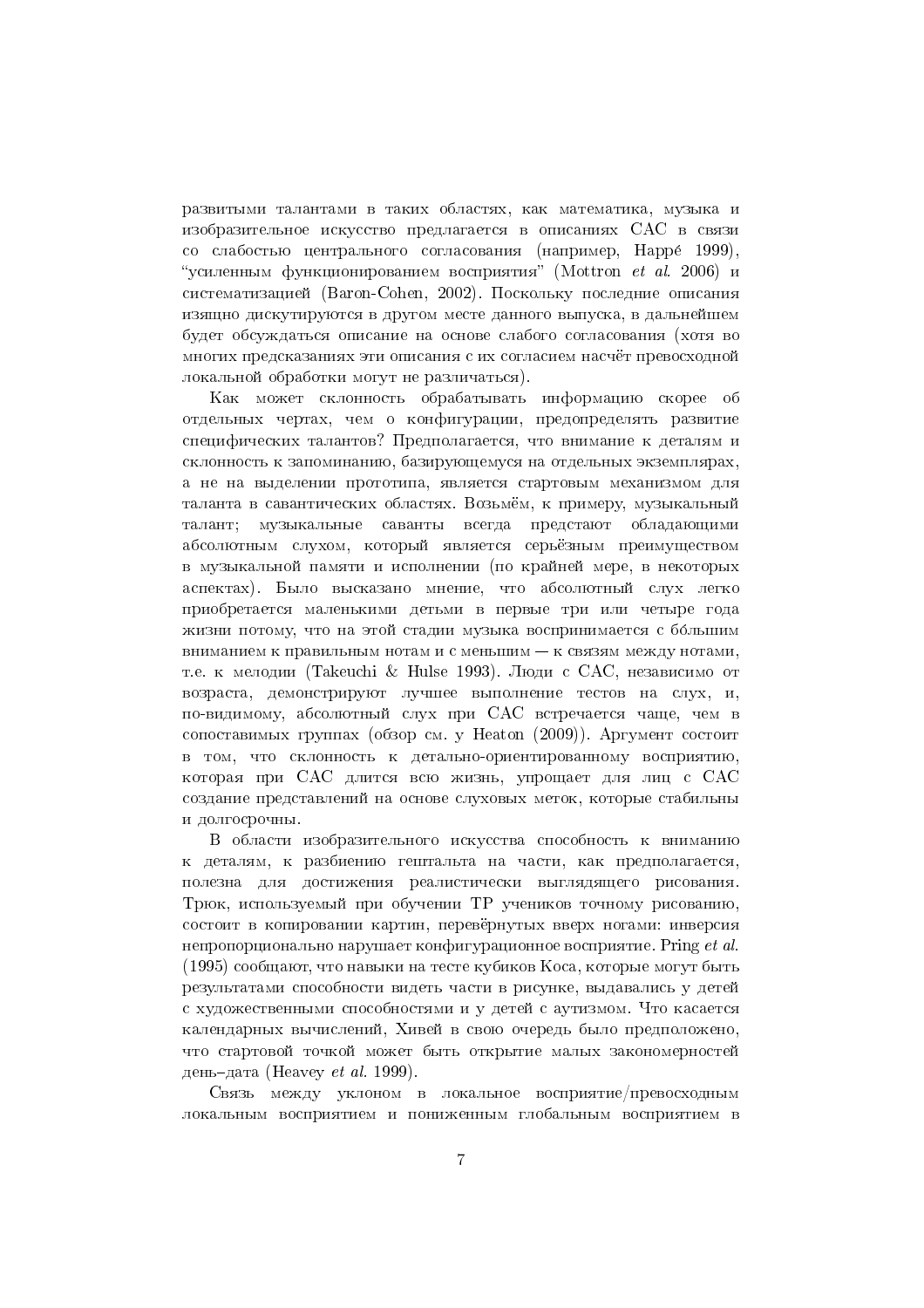недавних описаниях "слабого согласования" была пересмотрена (см. дискуссию у Нарре́ & Booth (2008)). Предположение о взаимоуступании было поставлено под вопрос, и взамен была выдвинута идея, что центральное согласование может отражать две до некоторой степени независимые и диссоциированные черты, видимые у многих, однако не у всех, лиц с САС: уклон в локальное восприятие/превосходное локальное восприятие и несклонность к глобальному восприятию/релуцированное глобальное восприятие (Booth 2006). Если эта идея подтвердится, то рабочая гипотеза будет в том, что к развитию талантов наиболее склонны те люди с САС, которые демонстрируют превосходную локальную обработку информации в отсутствие каких-либо нарушений глобальной.

Это интригует и заставляет усомниться, связано ли воздействие "сверху-вниз", которое обычно, согласно описанию Снайдера, подавляет савантические навыки, с уклоном в глобальную обработку информации — которая нуждается в подавлении (путём транскраниальной магнитной стимуляции (ТМС) или из-за повреждения мозга) у ТР индивидов, если воспринимается информация о чертах. Если это так, то индивидуальные различия в силе уклона в глобальное восприятие могут предсказывать. кто покажет улучшение навыков при ТМС или "высвобождение" таланта при деменции или повреждении мозга. При САС, с другой стороны, по умолчанию уклона в глобальное восприятие может и не быть - как и, следовательно, никакого "подавления таланта" воздействием сверхувниз, выражаясь в терминах описания Снайдера.

# 4. ОБЗОР ВЗАИМОСВЯЗЕЙ МЕЖДУ АСПЕКТАМИ АУТИЗМА И ТАЛАНТОМ

О'Коннор и Гермелин, основоположники современного интереса к специфическим навыкам при аутизме (и у других групп с нарушениями развития) задали важный вопрос: что у савантов общего? Их ответ, если кратко, - сильная склонность обладателей савантических навыков, независимо от их диагноза, к повторяющемуся поведению и поглощённости (O'Connor & Hermelin 1991). Последующее расширение диагностических критериев, по-видимому, означает, что множество людей, не считавшихся тогда "аутичными", теперь бы попали в аутический спектр. Однако остаётся интересным, что в этой ранней работе были выделены несоциальные САС-подобные черты, а не социально-коммуникативные. Работа Юнг с большим количеством савантов, как с аутизмом, так и без, также привела её к выводу, что общей характеристикой этих людей была почти навязчивая поглощённость ограниченной интересующей областью (Young, 1995).

В несколько ином исследовании сравнивались личностные и когнитивные черты музыкантов с абсолютным слухом и без него.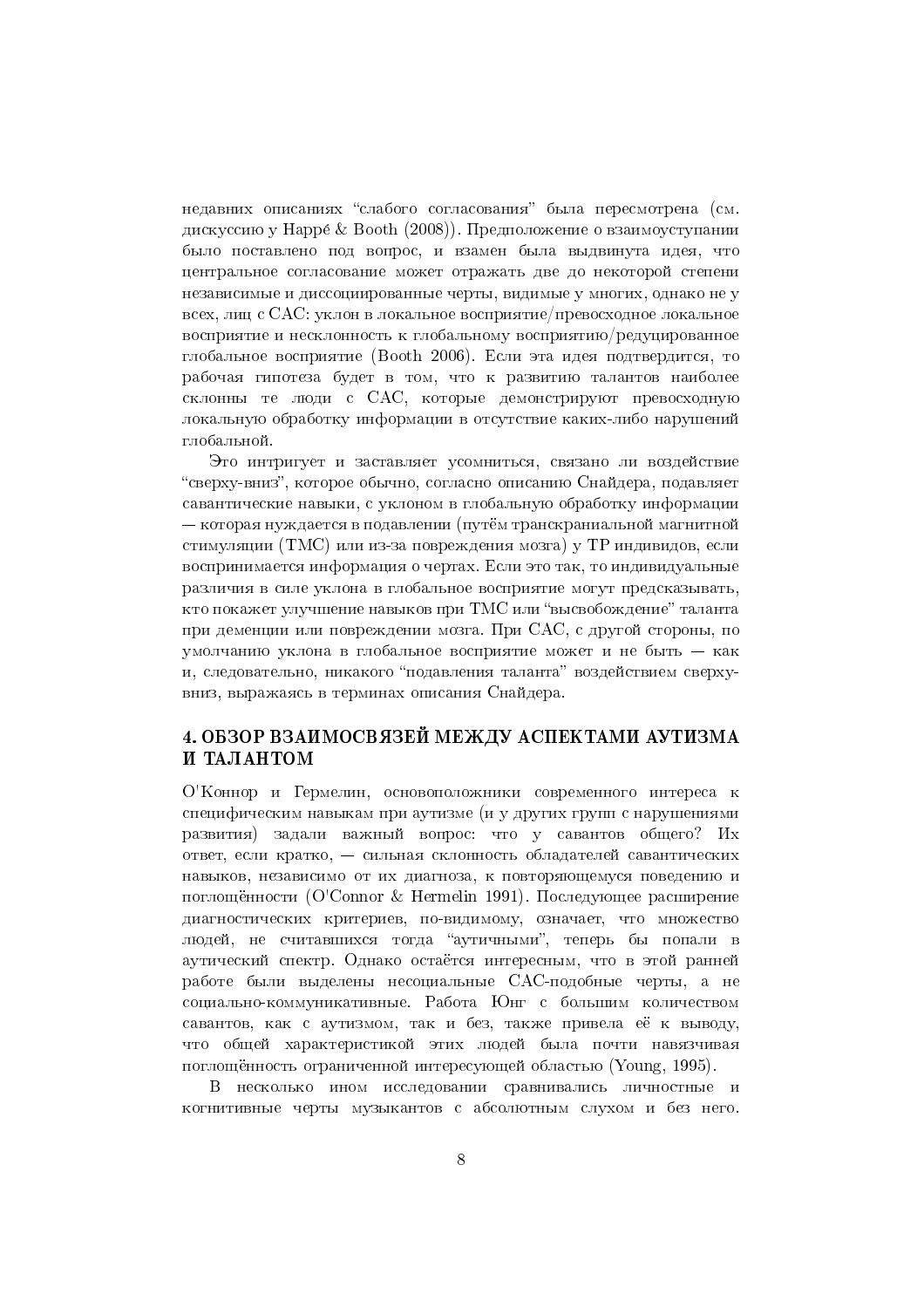Brown et al. (2003) нашли, что их 13 музыкантов с абсолютным слухом показали значительный пик на кубиках Коса, чаще расценивались интервьюерами как эксцентричные и демонстрирующие (незначительно) ухудшенные социально-коммуникативные навыки более ригидную/отстранённую/гиперчувствительную  $\overline{\mathbf{M}}$ личность (на уровне, найденном в расширенном фенотипе аутизма) по сравнению с 33-мя музыкантами без абсолютного слуха. Умение на кубиках Коса берётся в качестве маркера слабого согласования, и интригующий вопрос состоит в том, связан ли талант в общей популяции с несоциальными аспектами САС и, конкретнее, с детальноориентированным когнитивным стилем.

## (а) Какие аспекты аутоподобных черт ассоциированы с талантом в общей популяции?

В нашей недавней работе мы имели возможность исследовать, какие аспекты аутизма могут предрасполагать к талантам, посредством изучения связей между сообщениями родителей о САС-подобных чертах и их сообщениями о специфических способностях в большой выборке близнецов, когда тем было 8 (полное описание см. у Vital et al. (в печати)). "Близнецовое исследование раннего развития" (Twins Early Development Study (TEDS)) представляет собой длительное популяционное исследование близнецов, родившихся в Англии и Уэльсе в период между 1994-м и 1996-м годами (подробности см. у Oliver & Plomin 2007). У нас были соответствующие данные из почтовых измерений в возрасте 8-ми лет для 12 852 детей, участвующих в ТЕDS. Изза проблем с соблюдением независимости данных при рассмотрении близнецов, для анализа случайным образом был выбран один близнец из каждой пары, с финальным *п* равным 6426. Для этих детей мы могли измерить связь межлу сообщёнными ролителями САС-полобными чертами, а именно измеренными посредством Детского скринингового теста на синдром Аспергера (Childhood Asperger Screening Test (CAST; Scott et al. 2002)), и специфическими способностями, выяснявшимися тремя простыми вопросами к родителям: (i) демонстрирует ли (ваш ребёнок) поразительные умения по сравнению с его/её общим уровнем способностей, (ii) демонстрирует ли он/она поразительные умения по сравнению с другими детьми его или её возраста, и (iii) демонстрирует ли он/она особую одарённость по сравнению с детьми даже намного старше? По каждому вопросу родители могли поставить галочку в квадрате, чтобы указать умения в одной или более из следующих областей: математика, музыка, изобразительное искусство или память. Поскольку ролители склонны к шелрости в своих опенках (о 16% летей сообщалось, что у них талант, в ответе на вопрос (iii)), мы сосредоточили наш анализ на наивысшем уровне таланта - навыках,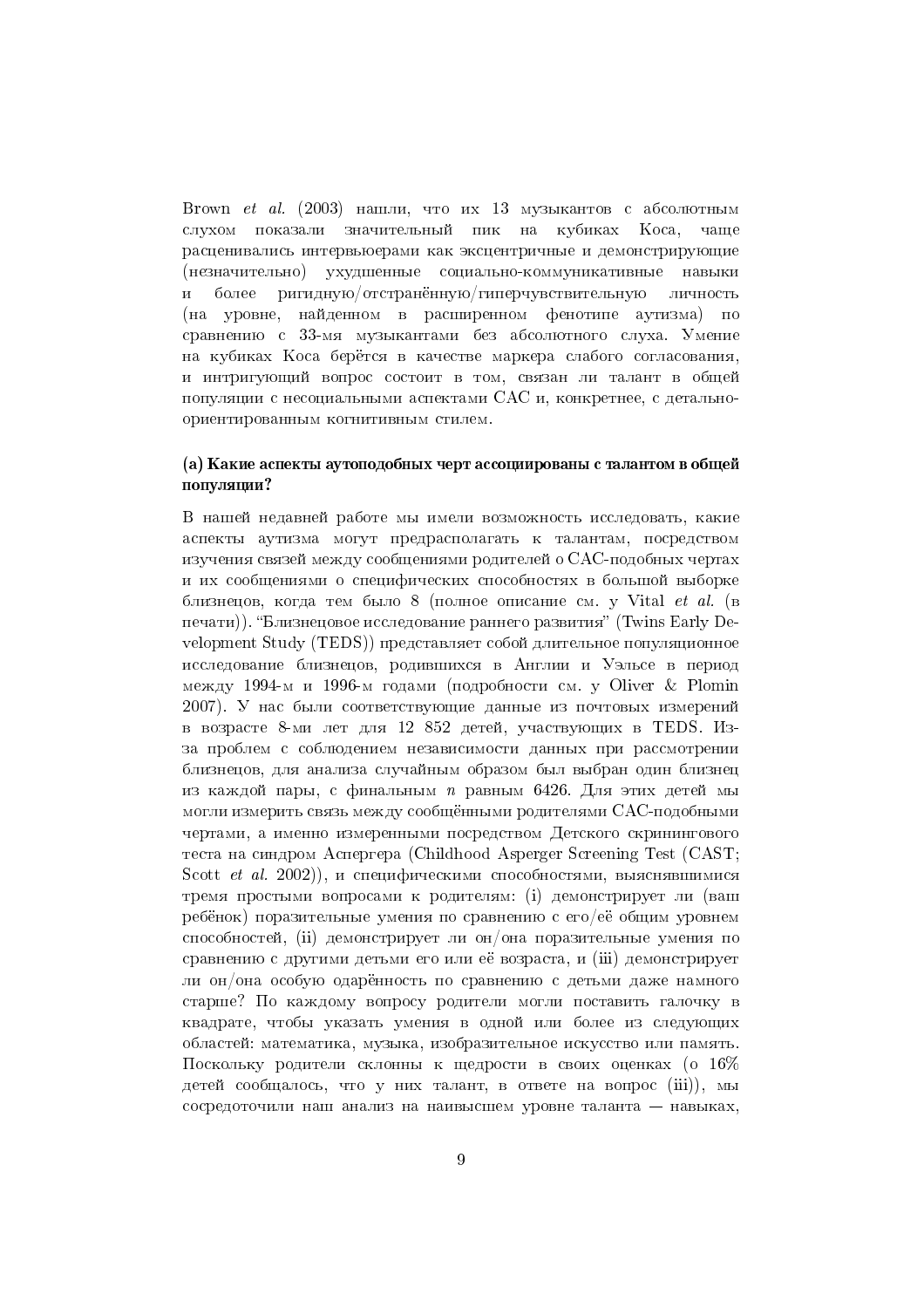сочтённых опережающими таковые даже у намного старших детей.

Результаты показали, что САС-подобные черты (как сообщали родители, используя CAST) были значительно более выражены у детей, которые, как говорилось, имели специфические умения, чем у детей, которым подобным образом не расценивались. Общее повышение показателя CAST произошло в особенности из-за более высоких показателей на пунктах RRBI ( $d = 0.6$ ), тогла как лля социальных и коммуникативных пунктов значимый эффект имел меньшую амплитуду  $(d = 0.2)$ . Связь между CAST и сообщёнными специфическими умениями не была спутана влиянием IQ; IQ был положительно связан с сообщениями о специфических умениях, но отрицательно - с показателями по CAST.

Показатели RRBI были значительно выше независимо от области таланта, с эффектом калибровки для групп с навыками в музыке, математике, изобразительном искусстве и памяти в диапазоне от 0.4 до 0.9. Социальные навыки/трудности, напротив, проявились как соотносящиеся со специфическими областями таланта. Дети, о которых говорилось, что у них специфические умения в музыке или изобразительном искусстве, не показали существенно больших социальных трудностей, чем дети без таких талантов. Дети с умениями в математике или запоминании, с другой стороны, показали небольшие, однако значимые недостатки в оцененных родителями социальных навыках  $(d = 0.2{\text -}0.3)$ .

Мы провели лальнейшее исслелование связи межлу опенками родителей специфических умений и показателями САС-подобных черт в несоциальной области, разбив пункты RRBI на подтипы, даваемые текущими диагностическими критериями (DSM-IV TR; APA 2000). Из регрессионного анализа следовало, что в пунктах, в наибольшей степени дифференцирующих детей, о которых сказано, что те демонстрируют "особую одарённость", от тех, кто таким образом не расценивался, дело должно быть в фокусировке на деталях (замечание и запоминание деталей, упускаемых другими;  $d = 0.7$ ) и в меньшей степени в настаивании на неизменности или в повторяющихся специальных интересах ( $d = 0.2$  в каждом случае). Эта ассоциация между талантом и вниманием к деталям/памятью на них оставалась, даже если дети со специфической одарённостью в памяти исключались из анализа.

Эти групповые результаты оставались неизменными, включали ли мы или исключали приблизительно 1 процент детей, отвечающих диагностическим критериям аутизма, синдрома Аспергера ИЛИ атипичного аутизма (по "Оцениванию развития и здоровья"  $(De$ velopment and Well-Being Assessment, DAWBA); Goodman et al. 2000). Не сообщалось в Vital et al. (в печати), однако представляет интерес в данном контексте соотношение между симптомами и специфическими умениями внутри этой подгруппы с САС. Интересно, что в то время как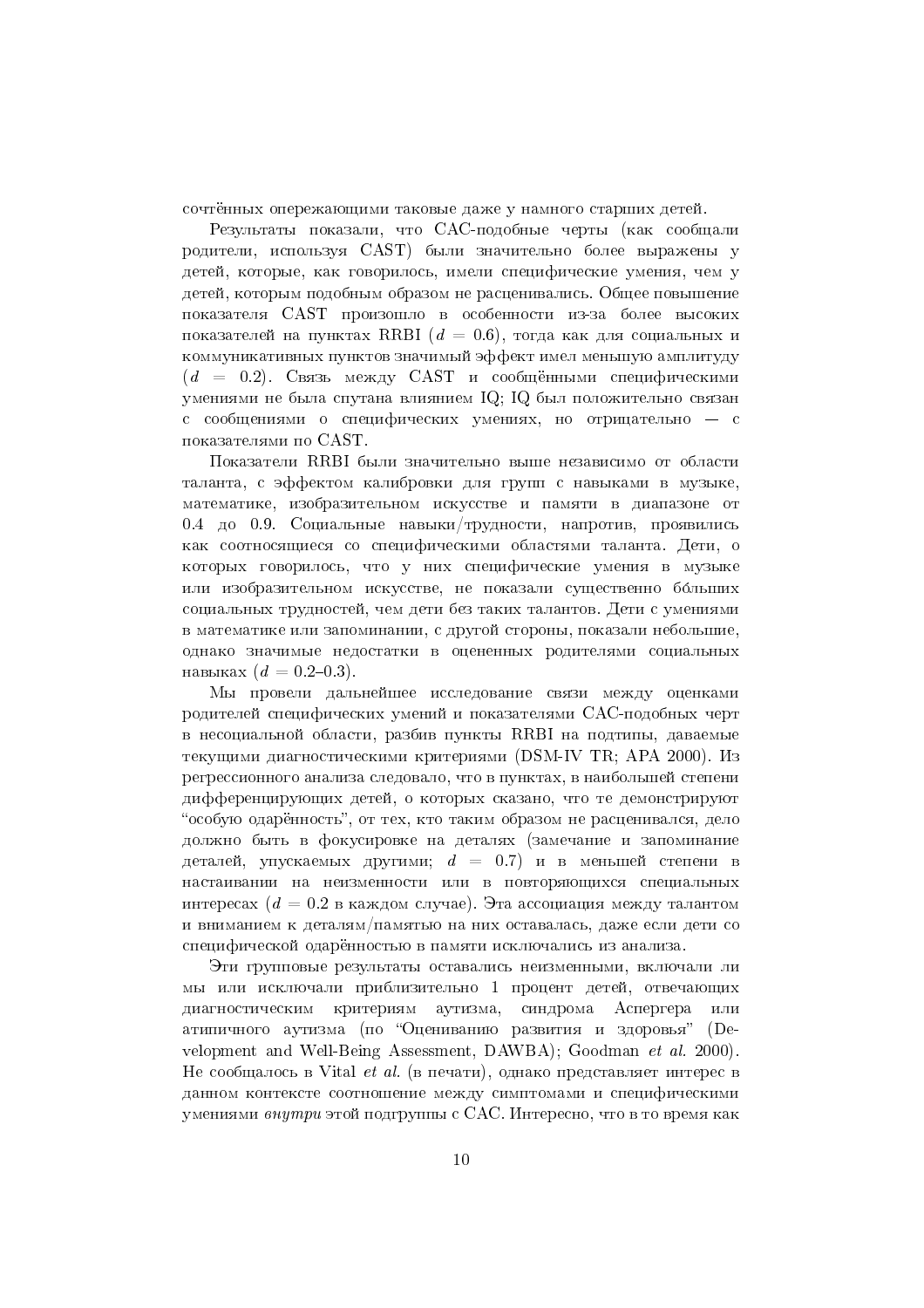социальные и коммуникативные нарушения были несколько понижены  $(d = 0.1)$  у детей с САС, насчёт которых говорилось о наличии у них специфических умений, RRBI у группы с САС со специфическими умениями были повышены  $(d = 0.4)$  по сравнению с детьми с САС без таких умений (рисунок 1). Хотя ещё остаётся протестировать причинно-следственную связь, по этим данным можно предполагать, что лаже в крайнем случае внимание к леталям предрасполагает к специфическим умениям, а также что специфические умения могут помочь социальной адаптации при САС.





корреляций между Наконеп. сопоставление идентичными и разнояйцовыми близнецами по всей выборке из более чем 6000 близнецовых пар заставляет предполагать, что ассоциация между САС-подобными чертами в несоциальной сфере (RRBI) и сообщёнными специфическими умениями (фенотипическая корреляция 0.37 для мужского пола и  $0.52 - \mu\pi$  женского) в значительной степени обусловлена общими генетическими эффектами (Vital et al., в процессе полготовки). Лвумерная наслелуемость или доля фенотипической корреляции, объясняемой генетическими факторами, составила 61 процент для мужского пола и 78 процентов - для женского. Это говорит о том, что генетические факторы играют центральную роль в совместной встречаемости специфических способностей и RRBI: приблизительно половина из генетических влияний на индивидуальные различия в специфических способностях также проявляется как влияющая на вариации в RRBI. Упрощённо говоря, некоторые генетические факторы, которые предрасполагают к САС-подобным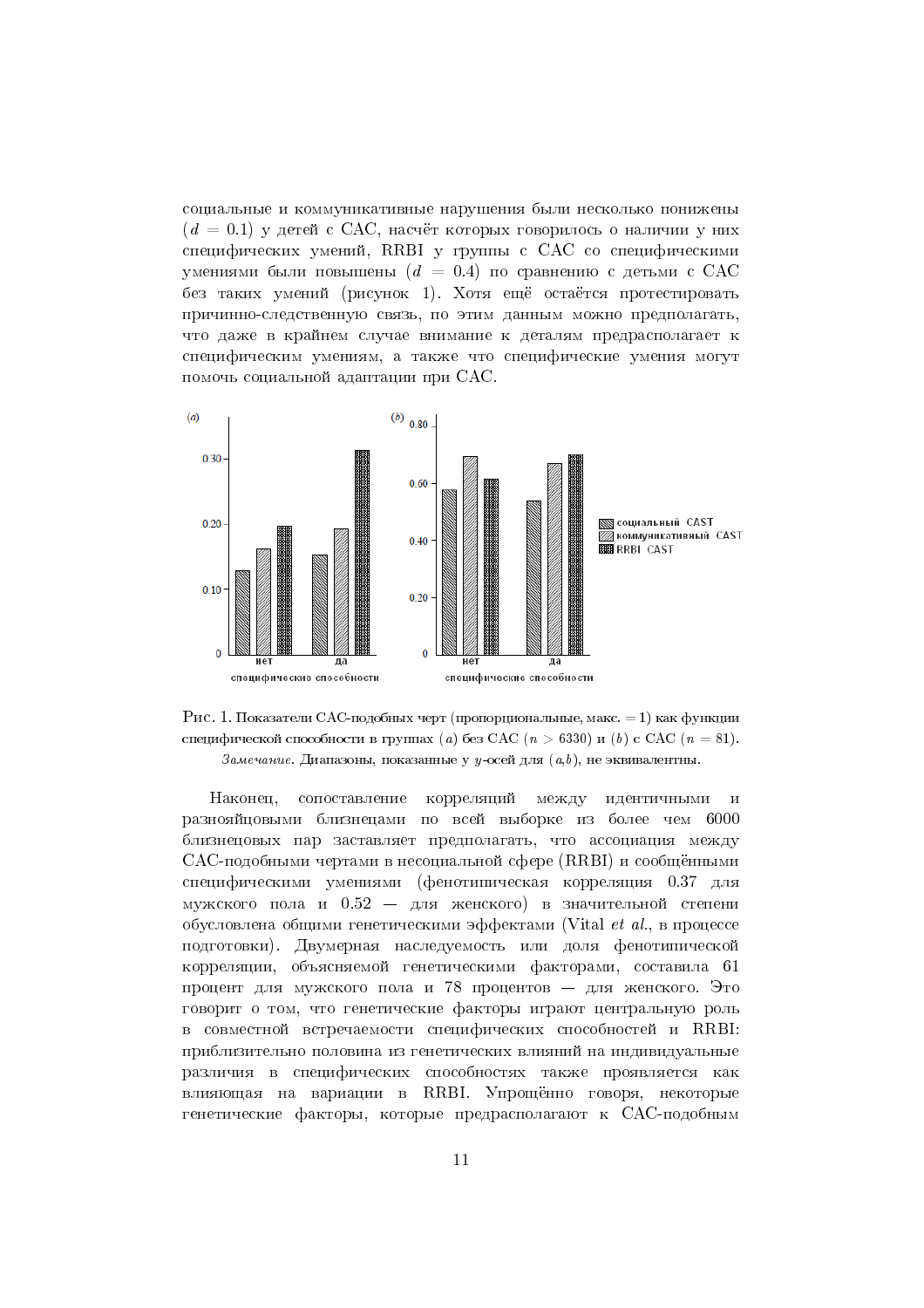чертам (и конкретно к RRBI), также предрасполагают к таланту. Ранее мы уже показали, на небольшой выборке семей, что около половины отцов и треть матерей мальчиков с САС демонстрируют детальноориентированный когнитивный стиль на батарее экспериментальных задач (Нарре́ et al. 2001), и что это соотносится с оцененным ими самими "вниманием к деталям" (Briskman et al. 2001); мы прогнозируем, что эти черты также булут ассоциированы с повышенной частой таланта у родственников людей с САС.

#### 5. ВЫВОДЫ

В этой статье мы предположили, что не аутизм как таковой предрасполагает к таланту, а скорее детально-ориентированный когнитивный стиль (слабое согласование), который характерен для САС, однако не ограничен ими. Предполагается, что внимание к деталям, поэкземплярное кодирование в памяти, правдивое (не искажённое контекстом) представление являются стартовыми Интересный вопрос для механизмами для таланта. будущих исследований состоит в том, отличаются ли те лица с САС, которые проявили талант, от тех, которые нет, более выраженной фокусировкой на леталях, неповрежлённым глобальным восприятием (нарялу с локальным смещением) или чертами личности либо персональной истории, для которых у нас пока нет хороших критериев.

Одно из следствий гипотезы о разбиваемой триаде заключается в том, что центральные компоненты САС не обязательно должны быть уникальны для CAC - поскольку однозначно определяет комбинация когнитивных дефицитов и ценных качеств.  $CAC$ Из-за этого, согласно нашему описанию, не кажется проблемой, если специфические способности и савантические навыки могут обнаруживаться в группах без САС. Наш прогноз будет в том, что там, где обнаружатся савантоподобные навыки, они окажутся связаны с детально-ориентированным когнитивным стилем, независимо от диагностической группы. Поскольку этот когнитивный стиль крайне распространён при САС, частота встречаемости савантических навыков и талантов повышена.

Мы подвели итог предварительным доказательствам поведенческой генетической ассоциации между сообщёнными родителями  $\overline{\mathbf{M}}$ специфическими способностями и вниманием к деталям в большой близнецовой выборке. Мы прогнозируем, что исследования семей покажут повышенную частоту талантов среди родственников тех, у кого САС, и в особенности среди родственников, разделяющих их детально-ориентированный когнитивный стиль. В отличие от многих других авторов, мы не находим неправдоподобной идею о едином стартовом механизме для разнообразного массива талантов,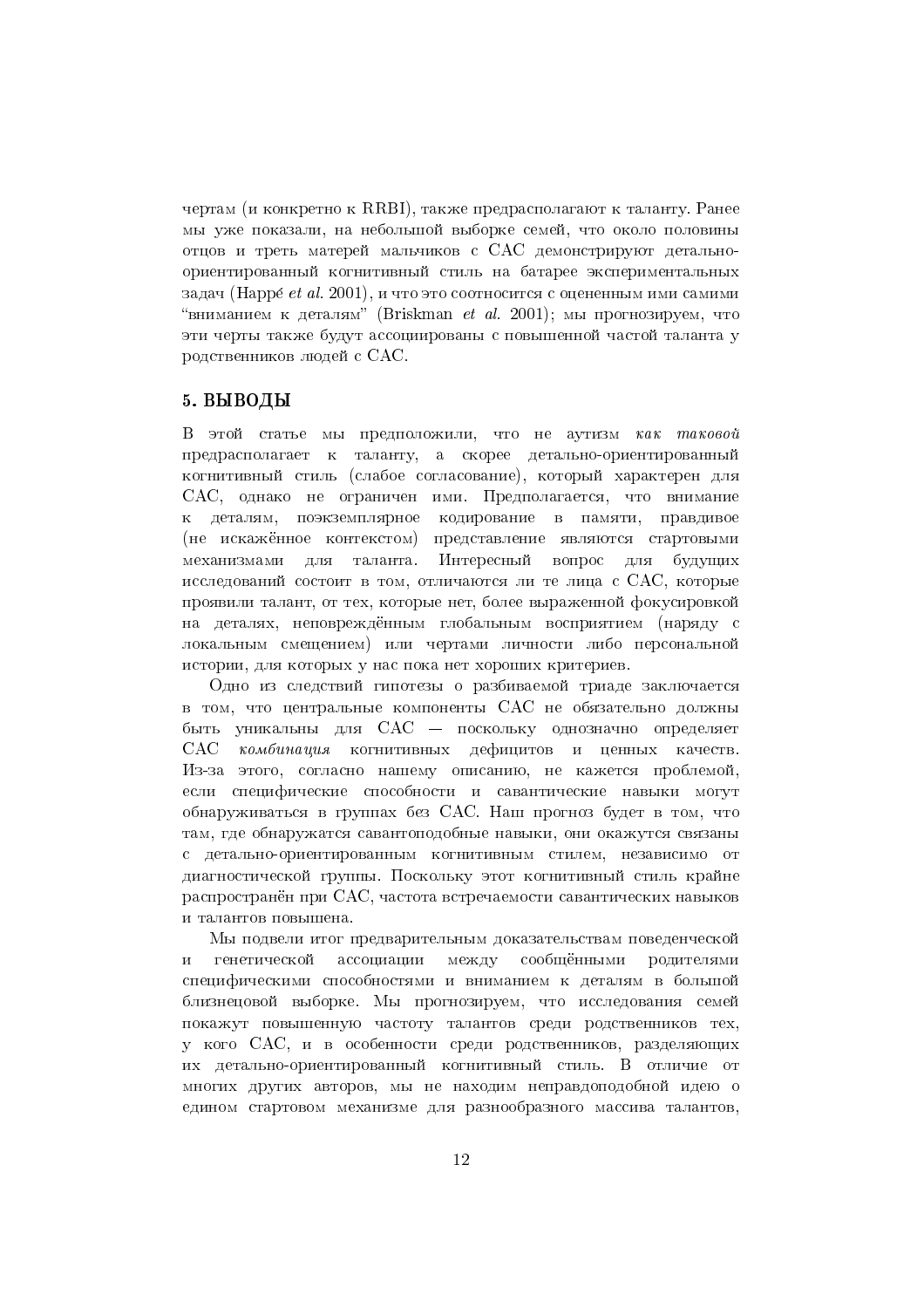наблюдаемых у савантов; данные нашего близнецового исследования показали во многом сходные паттерны по сообщённым навыкам в математике, музыке, изобразительном искусстве и памяти.

Мы также предположили, что слепота сознания, хотя и не являясь стартовым механизмом, может действовать как усилитель таланта. Понижение социального влияния и озабоченности по поводу взглядов лругих, а также время, посвящённое таланту, а не социализации, дают очевидный вклад в это. По более новому предположению, понижение самосознания может способствовать неявному обучению определённым закономерностям и помогает при САС достижению состояния захваченности течением. Комбинация фокусировки на деталях в качестве стартового механизма и пониженной психологизации в качестве "топлива" может придавать таланту при САС особый колорит, независимость и настоящую оригинальность, которые трудно найти в других группах.

Авторы хотели бы поблагодарить всех участников и семьи, которые принимали участие в TEDS на протяжении тех лет, что оно проводится, а также всех из команды TEDS за участие в сборе и организации набора данных TEDS. TEDS поддерживается грантом программы Медицинского исследовательского совета Великобритании (G0500079). Работа Ф.Х. была поддержана грантом МИС G0500870. П.В. был поллержан локторской стипендией МИС Великобритании. Спасибо также за четырёх рецензентов, которые предоставили очень полезные комментарии к ранней версии статьи.

## **CHOCKA**

В самом деле, интересно спросить, можно ли рассматривать как савантический навык нейротипический талант, например, к запоминанию и узнаванию сотен тысяч лиц, если он не типичен для вила.

### ССЫЛКИ

- American Psychiatric Association 2000 Diagnostic and statistical manual of mental disorders, 4th edn. Washington, DC: American Psychiatric Association.
- Baron-Cohen, S. 2002 The extreme male brain theory of autism. Trends Cogn. Sci. 6, 248-254. (doi:10.1016/S1364-6613(02)01904-6)
- Baron-Cohen, S., Tager-Flusberg, H. & Cohen, D. J. 2000 Understanding other minds: perspectives from developmental cognitive neuroscience, 2nd edn. Oxford, UK: Oxford University Press.
- Bishop, D. V. 1989 Autism, Asperger's syndrome and semantic-pragmatic disorder: where are the boundaries? Br. J. Disord. Commun. 24, 107-121.  $(doi: 10.3109/13682828909011951)$
- Bölte, S. & Poustka, F. 2004 Comparing the intelligence profiles of savant and nonsavant individuals with autistic disorder. Intelligence 32, 121-131.  $(doi: 10.1016/j.intell.2003.11.002)$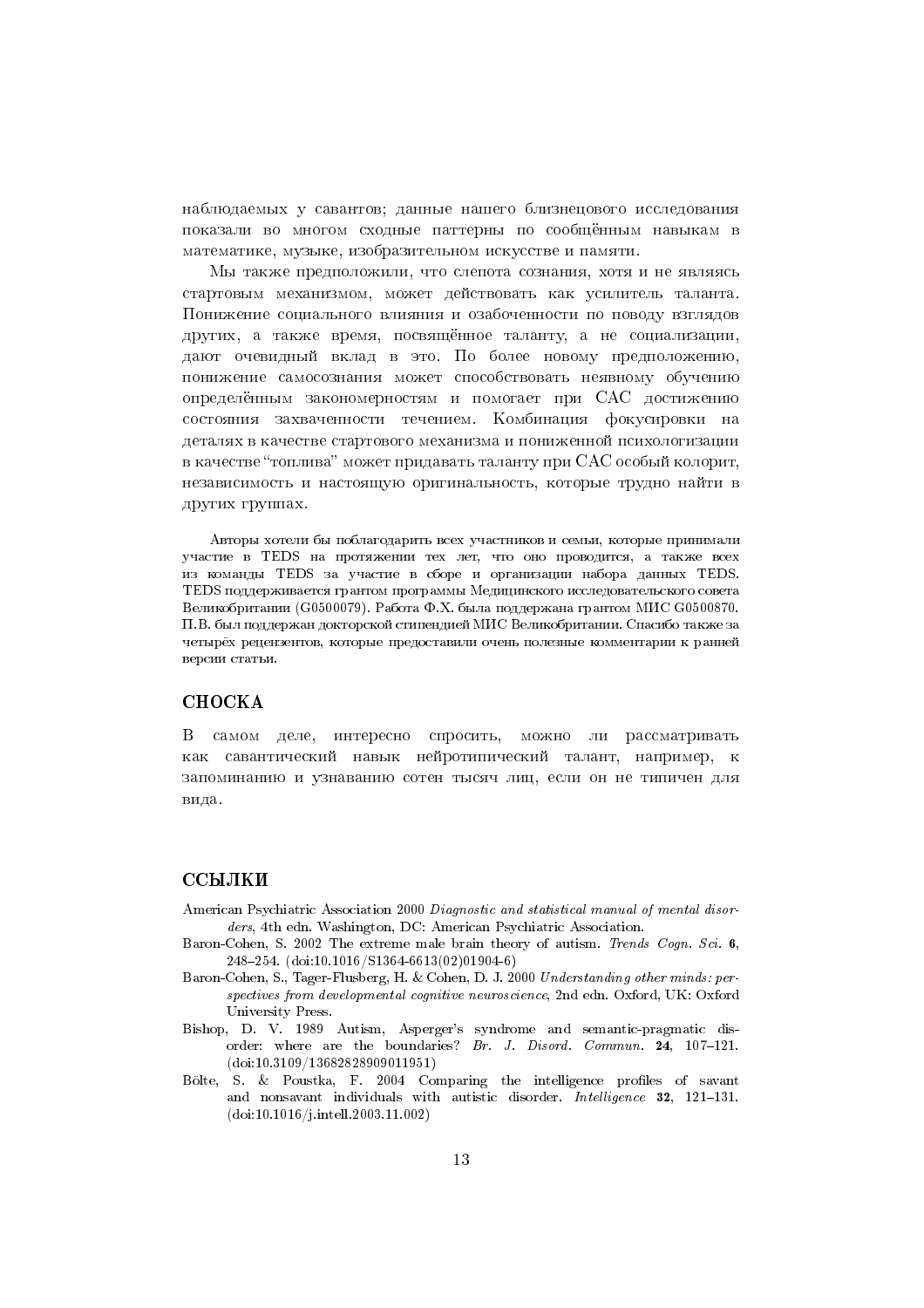- Booth, R. D. L. 2006 Local-global processing and cognitive style in autism spectrum disorders and typical development. PhD thesis, King's College, University of London, London, UK.
- Briskman, J., Happé, F. & Frith, U. 2001 Exploring the cognitive phenotype of autism: weak 'central coherence' in parents and siblings of children with autism. II. Real-life skills and preferences. J. Child Psychol. Psychiatry 42, 309-316. (doi:10.1111/1469-7610.00724)
- Brown, W. A. et al. 2003 Autism-related language, personality, and cognition in people with absolute pitch: results of a preliminary study. J. Autism Dev. Disord. 33, 163-167. (doi:10.1023/A:1022987309913)
- Constantino, J. N., Gruber, C. P., Davis, S., Hayes, S., Passanante, N. & Przybeck, T. 2004 The factor structure of autistic traits. J. Child Psychol. Psychiatry 45, 719-726.  $(doi:10.1111/j.1469-7610.2004.00266.x)$
- Csíkszentmihályi, M. 1990 Flow: the psychology of optimal experience. New York, NY: Harper and Row.
- Csíkszentmihályi, M. & Lefevre, J. 1989 Optimal experience in work and leisure. J. Pers. Soc. Psychol. 56, 815-822. (doi:10.1037/0022-3514.56.5.815)
- Fletcher, P. C., Zafiris, O., Frith, C. D., Honey, R. A., Corlett, P. R., Zilles, K. & Fink, G. R. 2005 On the benefits of not trying: brain activity and connectivity reflecting the interactions of explicit and implicit sequence learning. Cerebral Cortex 15, 1002-1015.  $(doi: 10.1093/cercor/bhh201)$
- Frith, U. 1989 Autism: explaining the enigma. Oxford, UK: Blackwell.
- Frith, U. 2003 Autism: explaining the enigma, 2nd edn. Oxford, UK: Blackwell.
- Frith, U. & Happé, F. 1999 Theory of mind and self consciousness: what is it like to be autistic? Mind Lang. 14, 1-22.
- Goodman, R. 1989 Infantile autism: a syndrome of multiple primary deficits? J. Autism Dev. Disord. 19, 409-424. (doi:10.1007/BF02212939)
- Goodman, R., Ford, T., Richards, H., Gatward, R. & Meltzer, H. 2000 The development and well-being assessment: description and initial validation of an integrated assessment of child and adolescent psychopathology. J. Child Psychol. Psychiatry 41, 645-655. (doi:10.1111/j.1469-7610.2000.tb02345.x)
- Grelotti, D. J., Klin, A. J., Gauthier, I., Skudlarski, P., Cohne, D. J., Gore, J. C., Volkmar, F. R. & Schultz, R. T. 2005 fMRI activation of the fusiform gyrus and amygdala to cartoon characters but not to faces in a boy with autism. Neuropsychologia 43, 373-385. (doi:10.1016/j.neuropsychologia.2004.06.015)
- Happé, F. 1999 Autism: cognitive deficit or cognitive style? Trends Cogn. Sci. 3, 216-222.  $(doi:10.1016/S1364-6613(99)01318-2)$
- Happé, F. 2003 Theory of mind and the self. In The self: from soul to brain (eds J. LeDoux, J. Debiec & H. Moss). Ann. NYAcad. Sci. 1001, 134-144. See www.annalsnyas.org.
- Happé, F. G. E. & Booth, R. D. L. 2008 The power of the positive: revisiting weak central coherence in autism spectrum disorders.  $Q$ . J. Exp. Psychol. 61, 50-63.  $(doi:10.1080/17470210701508731)$
- Happé, F. & Frith, U. 2006 The weak coherence account: detail-focused cognitive style in autism spectrum disorders. J. Autism Dev. Disord. 36, 5-25. (doi:10.1007/s10803- $005 - 0039 - 0$
- Happé, F. & Ronald, A. 2008 The 'fractionable autism triad': a review of evidence from behavioural, genetic, cognitive and neural research. Neuropsychol. Rev. 18, 287-304. (doi:10.1007/s11065-008-9076-8)
- Happé, F., Ehlers, S., Fletcher, P., Frith, U., Johansson, M., Gillberg, C., Dolan, R., Frackowiak, R. & Frith, C. 1996 'Theory of mind' in the brain. Evidence from a PET scan study of Asperger syndrome. Neuroreport 8, 197-201. (doi:10.1097/00001756-199612200-00040)
- Happé, F., Briskman, J. & Frith, U. 2001 Exploring the cognitive phenotype of autism: weak 'central coherence' in parents and siblings of children with autism. I. Ex-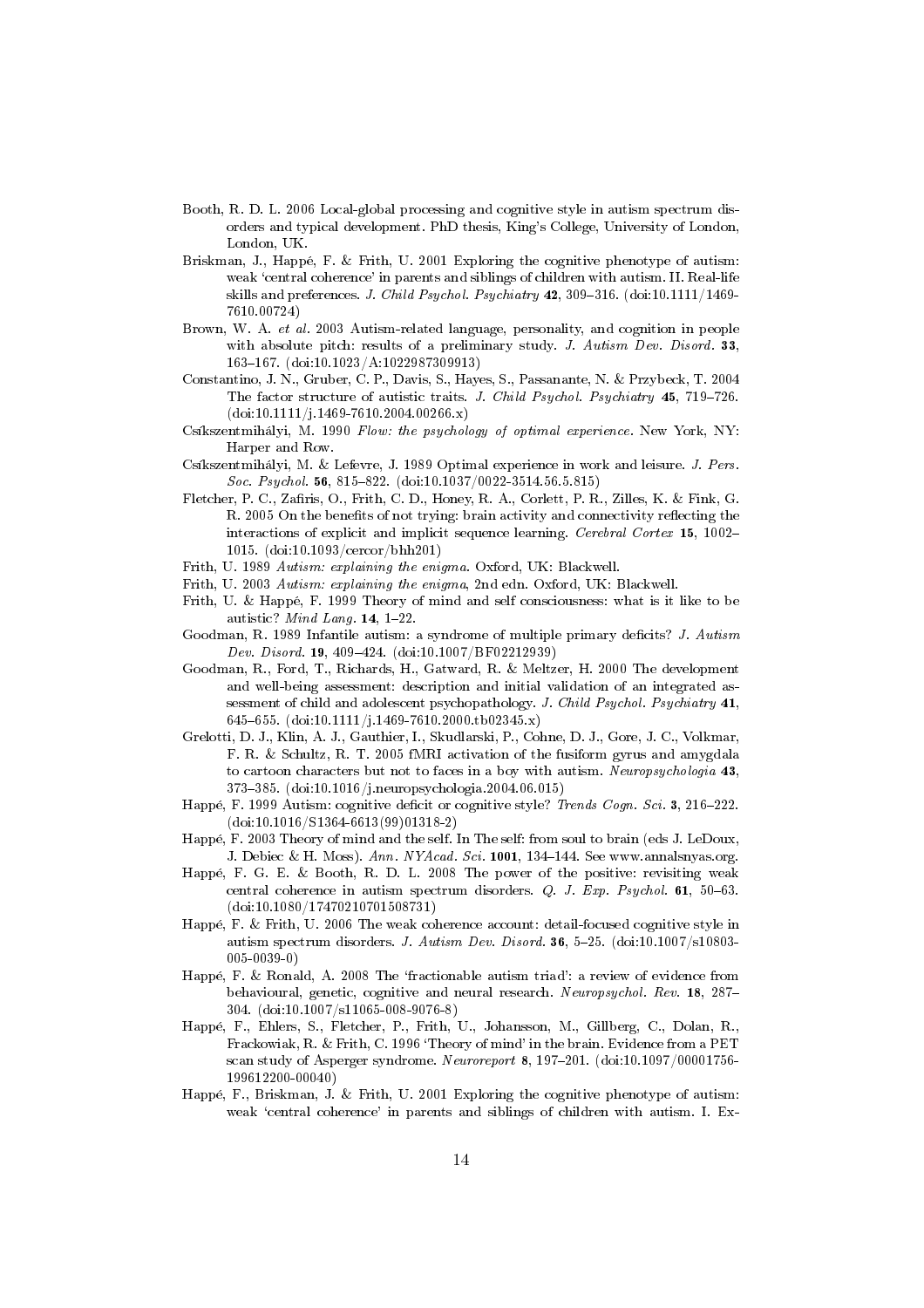perimental tests. J. Child Psychol. Psychiatry 42, 299-307. (doi:10.1111/1469-7610.00723)

- Happé, F., Ronald, A. & Plomin, R. 2006 Time to give up on a single explanation for autism. Nat. Neurosci. 9, 1218-1220. (doi:10.1038/nn1770)
- Heaton, P. 2009 Assessing musical skills in autistic children who are not savants. Phil. Trans. R. Soc. B 364, 1443-1447. (doi:10.1098/rstb.2008.0327)
- Heavey, L. J. 1997 Memory in the calendar calculating savant. PhD thesis, Goldsmith's College, University of London, London, UK.
- Heavey, L., Pring, L. & Hermelin, B. 1999 A date to remember: the nature of memory in savant calendrical calculators. Psychol. Med. 29, 145-160.  $(doi:10.1017/S0033291798007776)$
- Hill, A. L. 1977 Idiot savants: rate of incidence. Percept. Mot. Skills 44, 161-162.
- Hill, E. L. 2004a Evaluating the theory of executive dysfunction in autism. Dev. Rev. 24, 189-233.  $(doi:10.1016/j.dr.2004.01.001)$
- Hill, E. L. 2004b Executive dysfunction in autism. Trends Cogn. Sci. 81, 26-32.  $(doi:10.1016/j.tics.2003.11.003)$
- Howlin, P., Goode, S., Hutton, J. & Rutter, M. 2009 Savant skills in autism: psychometric approaches and parental reports. Phil. Trans. R. Soc. B 364, 1359-1367.  $(doi:10.1098/rstb.2008.0328)$
- Kanner, L. 1943 Autistic disturbances of affective contact. Nerv. Child 2, 217-250.
- Kim, J. A., Szatmari, P., Bryson, S. E., Streiner, D. L. & Wilson, F. J. 2000 The prevalence of anxiety and mood problems among children with autism and Asperger Syndrome. Autism 4, 117-132. (doi:10.1177/1362361300004002002)
- Klin, A., Jones, W., Schultz, R. & Volkmar, F. 2003 The enactive mind, or from actions to cognition: lessons from autism. Phil. Trans. R. Soc. Lond. B 358, 345-360.  $(doi:10.1098/rstb.2002.1202)$
- Liss, M., Fein, D., Allen, D., Dunn, M., Feinstein, C., Morris, R., Waterhouse, L. & Rapin, I. 2001 Executive functioning in high-functioning children with autism. J. Child Psychol. Psychiatry 42, 261-270. (doi:10.1111/1469-7610.00717)
- Mandy, W. P. & Skuse, D. H. 2008 What is the association between the social-communication element of autism and repetitive interests, behaviours and activities? J. Child Psychol. Psychiatry  $49$ , 795-808. (doi:10.1111/j.1469-7610.2008.01911.x)
- Mottron, L., Dawson, M., Souliéres, I., Hubert, B. & Burack, J. 2006 Enhanced perceptual functioning in autism: an update, and eight principles of autistic perception. J. Autism Dev. Disord. 36, 27-43. (doi:10.1007/s10803-005-0040-7)
- O'Connor, N. & Hermelin, B. 1991 Talents and preoccupations in idiot-savants. Psychol. Med. 21, 959-964.
- Oliver, B. R. & Plomin, R. 2007 Twins Early Development Study (TEDS): a multivariate, longitudinal genetic investigation of language, cognition and behaviour problems from childhood through adolescence. Twin Res. Hum. Genet.  $10, 96-105$ .  $(doi:10.1375/twin.10.1.96)$
- Pennington, B. F. & Ozonoff, S. 1996 Executive functions and developmental psychopathology. J. Child Psychol. Psychiatry  $37, 51-87.$  (doi:10.1111/j.1469- $7610.1996.tb01380.x$
- Pickles, A., Starr, E., Kazak, S., Bolton, P., Papanikolaou, K., Bailey, A., Goodman, R. & Rutter, M. 2000 Broader expression of the autism broader phenotype: findings from extended pedigrees. J. Child Psychol. Psychiatry 41, 491-502. (doi:10.1111/1469-7610.00634)
- Piven, J., Palmer, P., Jacobi, D., Childress, D. & Arndt, S. 1997 Broader autism phenotype: evidence from a family history-study of multiple-incidence autism families. Am. J. Psychiatry 154, 185-190.
- Pring, L., Hermelin, B. & Heavey, L. 1995 Savants, segments, art and autism. J.